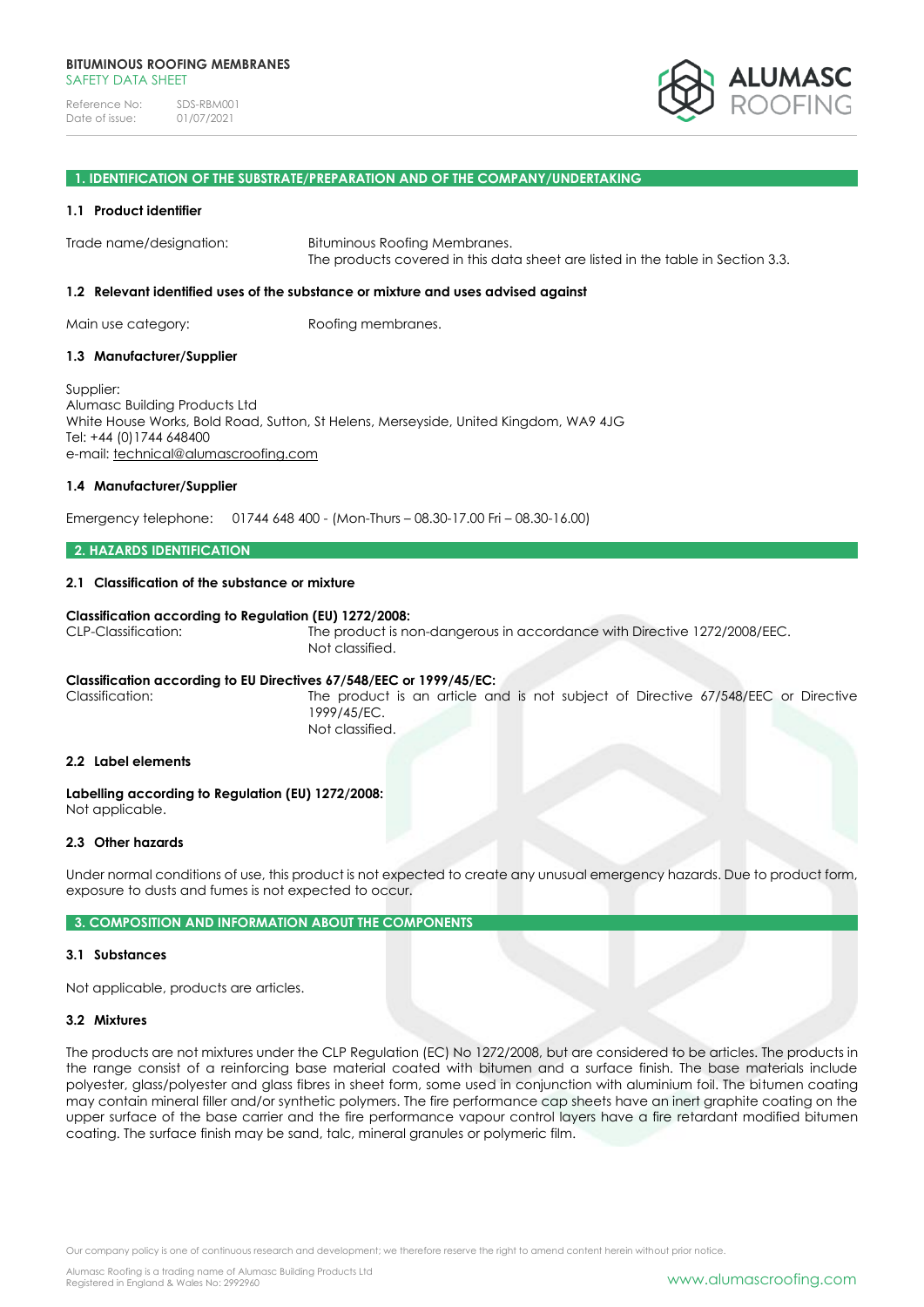# **BITUMINOUS ROOFING MEMBRANES** SAFETY DATA SHEET

Reference No: SDS-RBM001<br>Date of issue: 01/07/2021 Date of issue:



# **Derbigum Anti-Root:**

| Substance name                      | <b>Product identifier</b> | %     | <b>Classification according to</b><br><b>Regulation (EC) No. 1272/2008 [CLP]</b> |
|-------------------------------------|---------------------------|-------|----------------------------------------------------------------------------------|
| 2-ethylhexyl-(+)-(R)-2-(4-chloro-2- | (CAS No.) 861229-15-4     | < 0.3 | $\blacksquare$ Acute Tox. 4 (Oral), H302                                         |
| methylphenoxy)propionate            | $(EC NO) -$               |       | Skin Sens. 1, H317                                                               |
|                                     | (EC Index) -              |       | Aquatic Acute 1, H400                                                            |
|                                     |                           |       | Aquatic Chronic 1, H410                                                          |

# **3.3 Products covered**

| <b>Product Name</b>                | <b>Application</b> |              | Surface      |                |               | Core         |                  |
|------------------------------------|--------------------|--------------|--------------|----------------|---------------|--------------|------------------|
|                                    | Self-adhesive      | Torch-on     | Plain        | <b>Mineral</b> | <b>Sanded</b> | <b>Talc</b>  | <b>Aluminium</b> |
| Derbigum Mineral Cap Sheet         |                    | $\checkmark$ |              | $\checkmark$   |               |              |                  |
| Derbigum Olivine Cap Sheet         |                    | $\checkmark$ |              | ✓              |               |              |                  |
| Derbigum Black Cap Sheet           |                    | $\checkmark$ |              |                |               | $\checkmark$ |                  |
| Derbigum GC Cap Sheet              |                    | $\checkmark$ | $\checkmark$ |                |               |              |                  |
| Derbigum AR Cap Sheet              |                    | $\checkmark$ |              |                |               | $\checkmark$ |                  |
| Euroroof Premium Cap Sheet         |                    | $\checkmark$ |              | $\checkmark$   |               |              |                  |
| Euroroof Torch-On Cap Sheet        |                    | $\checkmark$ |              | ✓              |               |              |                  |
| Euroroof Self-Adhesive Cap Sheet   | $\checkmark$       |              |              | ✓              |               |              |                  |
| <b>Euroroof Rapid Cap Sheet</b>    |                    | $\checkmark$ |              | $\checkmark$   |               |              |                  |
| Derbicoat Alu AVCL                 |                    | $\checkmark$ | $\checkmark$ |                |               |              | $\checkmark$     |
| Derbicoat Alu Selfix AVCL          | $\checkmark$       |              | $\checkmark$ |                |               |              | $\checkmark$     |
| Euroroof Self-Adhesive AVCL        | $\checkmark$       |              | $\checkmark$ |                |               |              | $\checkmark$     |
| Euroroof Torchtite AVCL            |                    | ✓            | $\checkmark$ |                |               |              | $\checkmark$     |
| Derbicoat NT Underlay              |                    | $\checkmark$ |              |                |               | $\checkmark$ |                  |
| Derbicoat HP Selfix Underlay       | $\checkmark$       |              | $\checkmark$ |                |               |              |                  |
| Hi-Ten Universal Underlay          |                    | $\checkmark$ |              |                | $\checkmark$  |              |                  |
| Euroroof Torch-On Underlay         |                    | $\checkmark$ |              |                | $\checkmark$  |              |                  |
| Euroroof Self-Adhesive Underlay    | $\checkmark$       |              | $\checkmark$ |                |               |              |                  |
| <b>Euroroof Dual Bond Underlay</b> | $\checkmark$       |              | $\checkmark$ |                |               |              |                  |
| <b>Euroroof Venting Underlay</b>   |                    | $\checkmark$ |              |                | $\checkmark$  |              |                  |
| Euroroof Premium Underlay          |                    | $\checkmark$ | $\checkmark$ |                |               |              |                  |
|                                    | <b>PU Adhesive</b> | Hot-melt     | Plain        |                |               |              |                  |
| Euroroof Mono Cap Sheet            | ✓                  |              |              | ✓              |               |              |                  |
| Hydrogard 20                       |                    | ✓            |              |                | $\checkmark$  |              |                  |
| Hydrogard 20-AR                    |                    | ✓            |              |                | ✓             |              |                  |
| Hydrogard 40S                      |                    | $\checkmark$ |              |                | $\checkmark$  |              |                  |
| Hydrogard 40S-AR                   |                    | $\checkmark$ |              |                |               |              |                  |
| Hydrogard 40M                      |                    | $\checkmark$ |              | $\checkmark$   |               |              |                  |
| Hydrogard 40M-AR                   |                    | $\checkmark$ |              | $\checkmark$   |               |              |                  |
| Hydrogard 50                       |                    | $\checkmark$ | $\checkmark$ |                |               |              |                  |

Our company policy is one of continuous research and development; we therefore reserve the right to amend content herein without prior notice.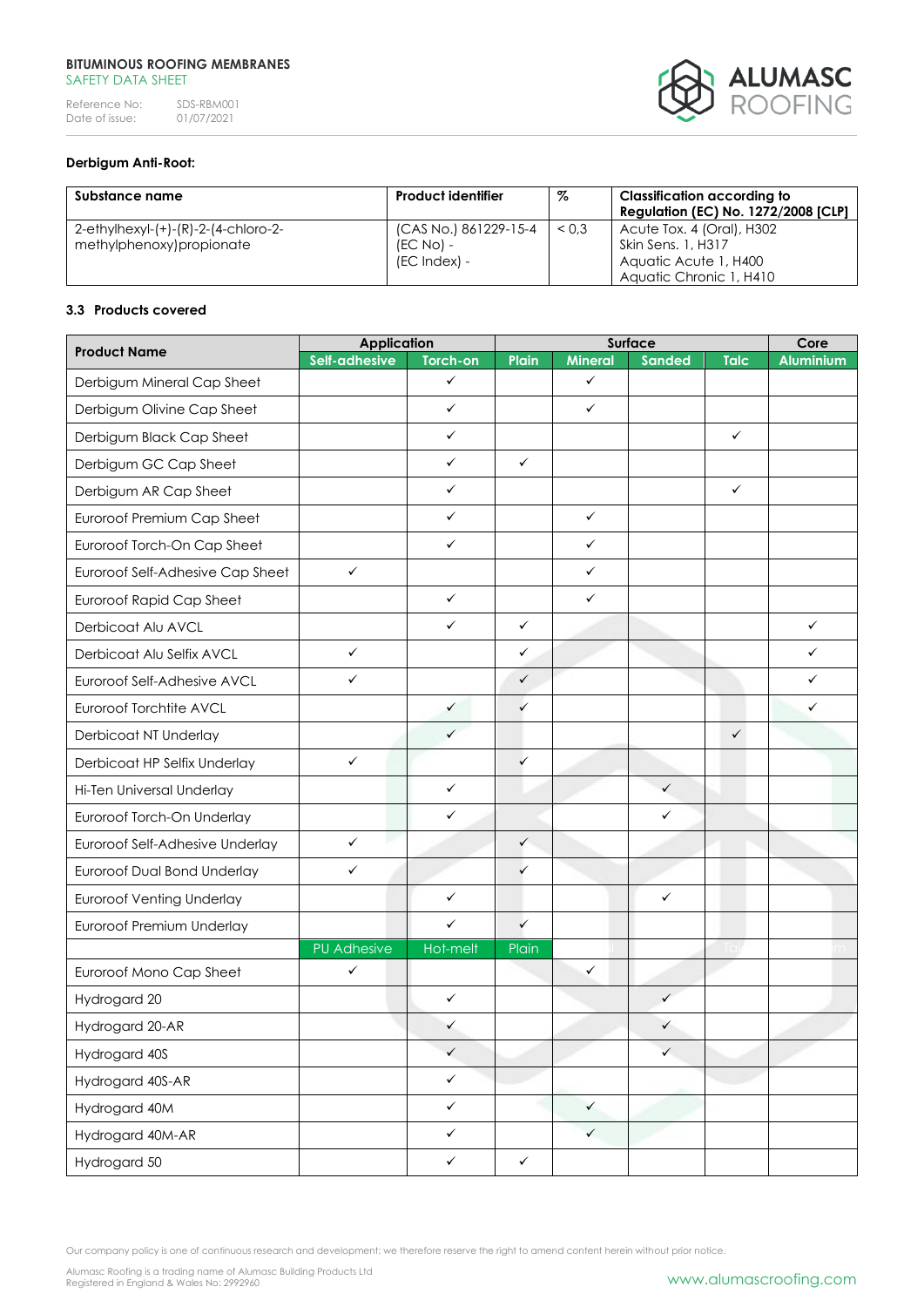# **4. FIRST AID MEASURES**

#### **4.1 Description of first aid measures**

| Eye Contact:                                                    | For contact with cold material, e.g. small particles, wash thoroughly with water and<br>obtain medical attention if signs of discomfort persist.<br>In case of contact with hot material, flood eye with copious quantities of cold water for<br>10-15 minutes. Do not try to remove material adhering to the eye. Cover the burn area<br>loosely with a sterile dressing, if available. Seek immediate medical attention. |
|-----------------------------------------------------------------|----------------------------------------------------------------------------------------------------------------------------------------------------------------------------------------------------------------------------------------------------------------------------------------------------------------------------------------------------------------------------------------------------------------------------|
| <b>Skin Contact:</b>                                            | For contact with hot material, cool the affected area under cold running water for at<br>least 10 minutes. Do not attempt to remove anything from the burn area or apply burn<br>creams or ointments. Material adhering to skin will form a sterile barrier which will fall off<br>after a few days. Cover the burn area loosely with a sterile dressing, if available. Seek<br>immediate medical attention.               |
| Inhalation:                                                     | In case of inhalation of fumes, remove from exposure. If breathing becomes difficult,<br>put victim at rest, cover with a blanket and keep warm, seek medical assistance.                                                                                                                                                                                                                                                  |
| Ingestion:                                                      | No adverse effects are expected.<br>If swallowed, rinse mouth with water (only if the person is conscious). Get medical<br>advice/attention if you feel unwell.                                                                                                                                                                                                                                                            |
| 4.2 Most important symptoms and effects, both acute and delayed |                                                                                                                                                                                                                                                                                                                                                                                                                            |
| Eyes:                                                           | Particulates produced from cutting, grinding or drilling of the product may cause<br>mechanical irritation of the eye. Hot melt products may cause thermal burns.                                                                                                                                                                                                                                                          |
| Skin:                                                           | This product may produce skin abrasions. Mechanical rubbing may increase skin<br>irritation. Hot melt products may cause thermal burns.                                                                                                                                                                                                                                                                                    |
| Ingestion:                                                      | Not a likely route of entry.                                                                                                                                                                                                                                                                                                                                                                                               |
| Inhalation:                                                     | Inhalation of dusts produced during cutting, grinding or sanding of this product or fumes<br>from hot melt products may cause irritation of the mouth and nose and coughing.                                                                                                                                                                                                                                               |

## **4.3 Indication of any immediate medical attention and special treatments needed**

When in doubt or if symptoms are observed, get medical advice.

# **5. FIRE-FIGHTING MEASSURES**

## **5.1 Extinguishing media**

# **Suitable extinguishing media:**

Extinguishing powder, Carbon dioxide, Sand.

**Extinguishing media which must not be used for safety reasons:** Strong water jet.

## **5.2 Special hazards arising from the substance or mixture**

Fire hazard: The product is not flammable.

Specific hazards: Evacuate area. When heated to decomposition, emits toxic fumes. Do not allow runoff from fire-fighting to enter drains or water courses. Dispose according to legislation.

# **5.3 Advice for fire-fighters**

Firefighters should wear full-face, self-contained breathing apparatus and impervious protective clothing. Fire-fighters should avoid inhaling any combustion products. Do not release chemically contaminated water into drains, soil or surface water.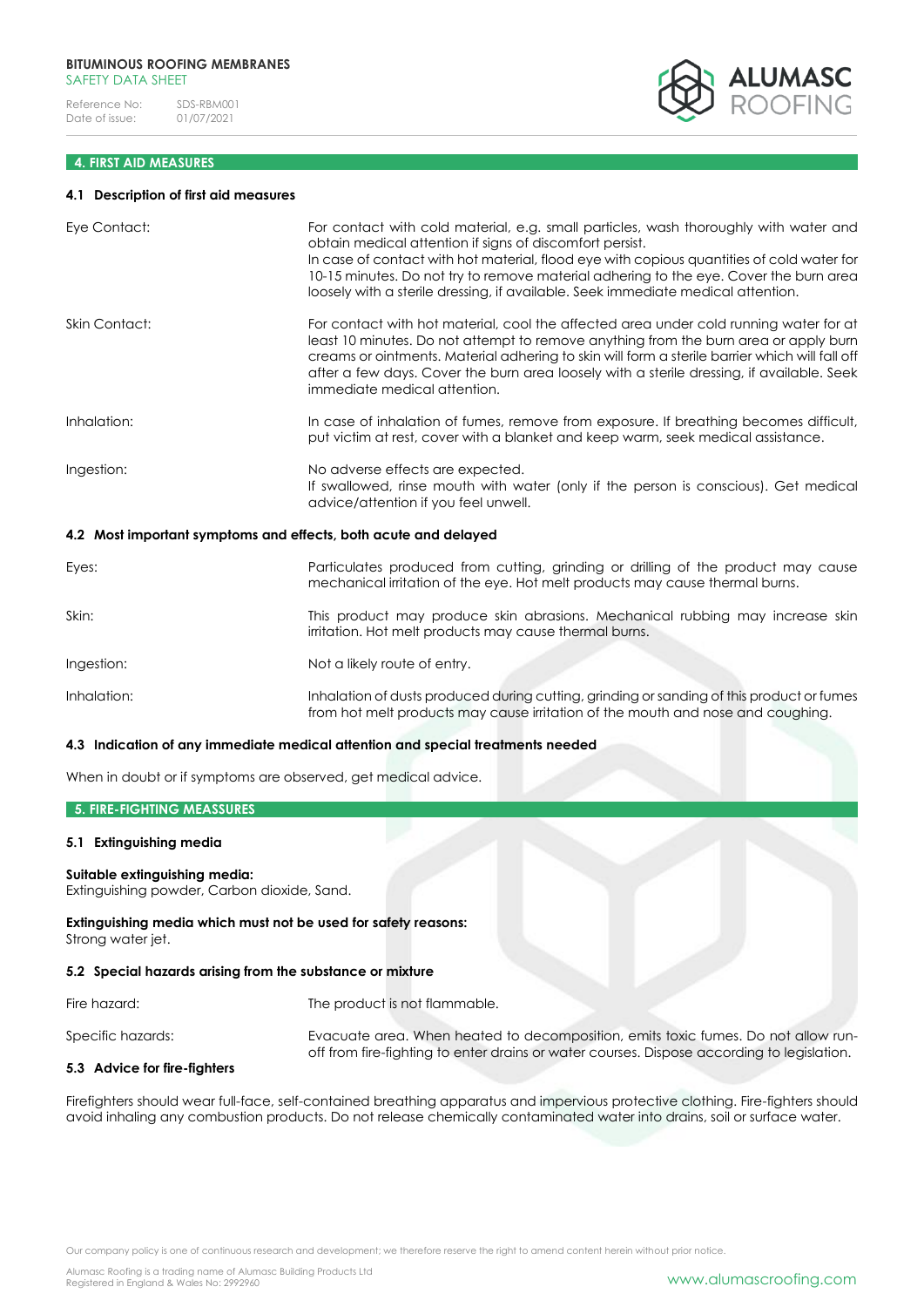

# **6. ACCIDENTIAL RELEASE MEASURES**

#### **6.1 Personal precautions, protective equipment and emergency procedures**

| For non-emergency personnel: | None usually necessary. If there are significant quantities of dust/shavings use personal<br>protective equipment as required. Reference to other Sections: 8. Evacuate area.<br>Avoid contact with skin and eyes. Avoid breathing dust or vapour. Provide adequate<br>ventilation. Keep away from heat, hot surfaces, sparks, open flames and other ignition<br>sources. No smoking. |  |  |  |
|------------------------------|---------------------------------------------------------------------------------------------------------------------------------------------------------------------------------------------------------------------------------------------------------------------------------------------------------------------------------------------------------------------------------------|--|--|--|
| For emergency responders:    | Ensure procedures and training for emergency decontamination and disposal are in<br>place. Reference to other Sections: 8.                                                                                                                                                                                                                                                            |  |  |  |

#### **6.2 Environmental precautions**

Do not allow to enter into surface water or drains. If the product contaminates rivers and lakes or drains inform respective authorities.

## **6.3 Methods and materials for containment and clearing up**

Sweep up or gather material and place in appropriate container for disposal. Dispose according to legislation.

## **6.4 References to other sections**

See Sections 8 and 13 for further advice on protective clothing and disposal.

#### **7. HANDLING AND STORAGE**

## **7.1 Precautions for safe handling**

Customary personal hygiene measures, such as washing hands after working with these products are recommended. If dusts or fumes of this product are generated, avoid inhalation, skin and eye contact. Keep away from heat, hot surfaces, sparks, open flames and other ignition sources. No smoking.

#### **7.2 Conditions for safe storage, including any incompatibilities**

Room temperature - normal conditions. Warehouse storage should be in accordance with package directions. Material should be kept dry, and protected from the elements.

## **7.3 Specific end uses(s)**

No special requirements.

# **8. EXPOSURE CONTROLS/PERSONAL PROTECTION**

## **8.1 Control parameters**

If process generated dusts or fumes are likely, follow workplace regulatory exposure limits for relevant hazards

| Asphalt (8052-42-4) |                                                                                            |                                                               |
|---------------------|--------------------------------------------------------------------------------------------|---------------------------------------------------------------|
| <b>UK (EH40)</b>    | 8-hour TWA                                                                                 | 5 mg/m <sup>3</sup> (petroleum fumes, inhalable<br>fraction)  |
| <b>UK (EH40)</b>    | 15-minute reference period                                                                 | 10 mg/m <sup>3</sup> (petroleum fumes, inhalable<br>fraction) |
| <b>UK (EH40)</b>    | <b>Biological Monitoring Guidance Value for</b><br>polycyclic aromatic hydrocarbons (PAHs) | 4 µmol 1-hydroxypyrene/mol creatinine in<br>urine             |

| Talc (14807-96-6) |                        |                                              |
|-------------------|------------------------|----------------------------------------------|
| <b>UK (EH40)</b>  | <b>TWA</b><br>8-hour l | ' (respirable traction)<br>mg/m <sup>3</sup> |

| Nuisance dust |                            |                                           |  |  |  |
|---------------|----------------------------|-------------------------------------------|--|--|--|
| UK (EH40)     | 8-hour TWA                 | 10 mg/m <sup>3</sup> (inhalable fraction) |  |  |  |
| UK (EH40)     | 15-minute reference period | 4 mg/m <sup>3</sup> (respirable fraction) |  |  |  |

Alumasc Roofing is a trading name of Alumasc Building Products Ltd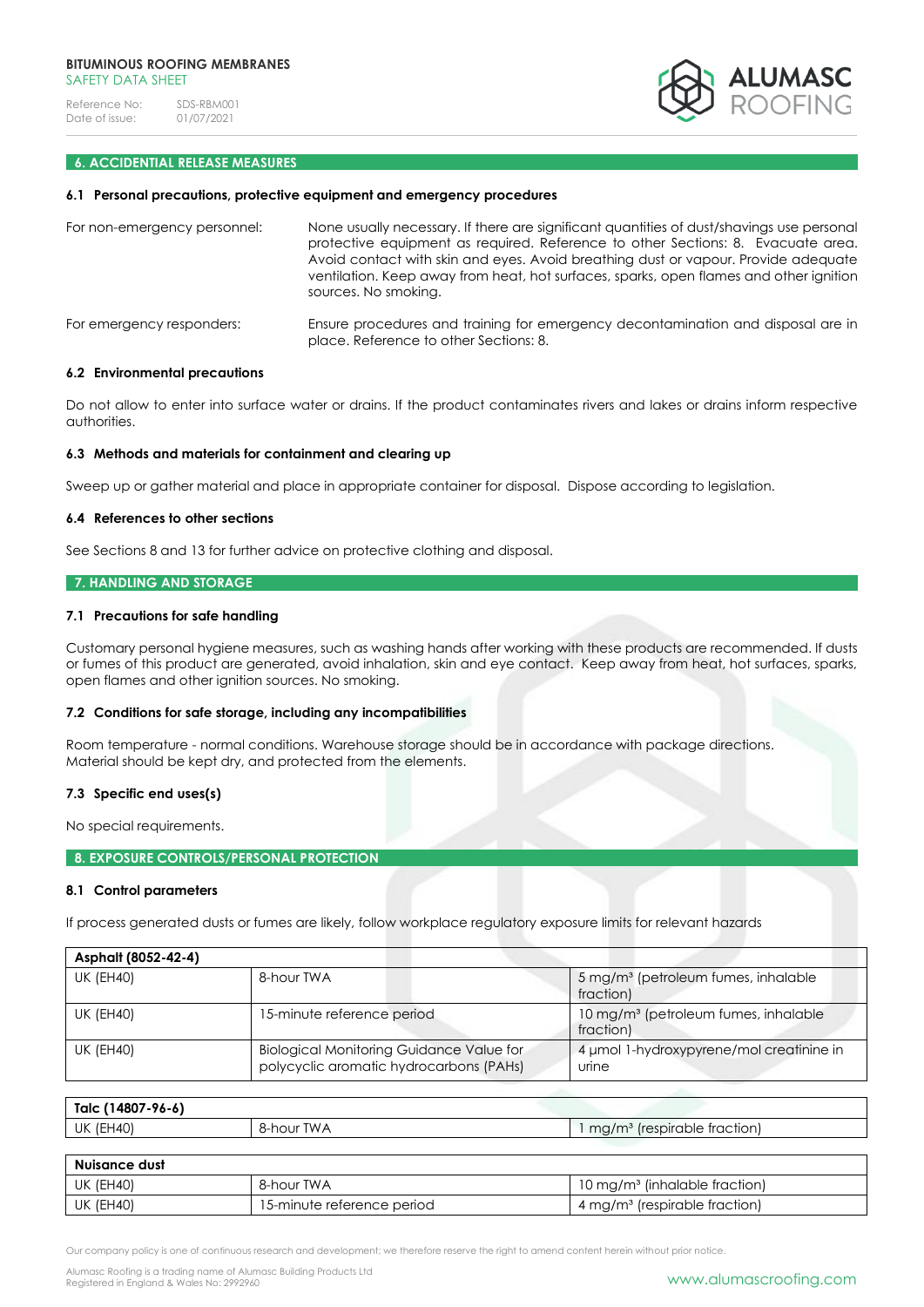## **BITUMINOUS ROOFING MEMBRANES** SAFFTY DATA SHFFT

Reference No: SDS-RBM001<br>Date of issue: 01/07/2021 Date of issue:



| Silicon dioxide (7631-86-9) |                               |                                                          |
|-----------------------------|-------------------------------|----------------------------------------------------------|
| UK (EH40)                   | 8-hour TWA (amorphous silica) | $6 \,\mathrm{mg/m^3}$ (inhalable fraction)               |
| UK (EH40)                   | 15-minute reference period    | $\frac{1}{2}$ .4 mg/m <sup>3</sup> (respirable fraction) |

• Silica is present as a constituent of the sand and mineral slate surfaced finishes used.

Talc is present as a surface finish.

- Glass fibre is present as a reinforcing base encapsulated in bitumen. Exposure levels are likely to be very low in normal use.
- All products listed above contain bitumen.

## **8.2 Exposure controls**

# **Engineering controls:**

No special protective measures are necessary for use of this product in that it is an article, and under normal conditions of use is not expected to release, or otherwise result in exposure to a hazardous chemical. If cutting, grinding, drilling, etc. ensure that there is adequate ventilation to keep dust levels within required limits.

#### **Personal protective equipment:**

| Eyes/Face:                       | Where there is a risk of damage to the eyes/face from splashing of hot product or<br>impact, wear eye/face protection to EN166.                                                                                            |
|----------------------------------|----------------------------------------------------------------------------------------------------------------------------------------------------------------------------------------------------------------------------|
| Skin:                            | The use of heavy duty gloves to protect against skin abrasion and burns through<br>contact with hot bitumen or flame of gas torch during installation is recommended.<br>Protective gloves complying with EN 374.& EN 407. |
| Respiratory:                     | Not required under normal conditions of use. If dust or fumes are generated, wear<br>appropriate respiratory protection. Full face mask (EN 136), Half-face mask (DIN EN 140),<br>Filter type: A (EN141).                  |
| Environmental Exposure Controls: | Not usually required.                                                                                                                                                                                                      |

#### **9. PHYSICAL AND CHEMICAL PROPERTIES**

#### **9.1 Information on basic physical and chemical properties**

| Appearance/Colour:               | Grey – black toned solid material. A variety of coloured finishes are available on top<br>layer felts. |
|----------------------------------|--------------------------------------------------------------------------------------------------------|
| Odour:                           | None.                                                                                                  |
| Odour threshold:                 | Not applicable.                                                                                        |
| pH:                              | Not applicable.                                                                                        |
| Boiling point:                   | Not applicable.                                                                                        |
| Melting point:                   | 150°C.                                                                                                 |
| Flash point:                     | 300°C.                                                                                                 |
| Evaporation rate:                | Not applicable.                                                                                        |
| Flammability (gas, solids):      | Standard bitumen based roofing membranes are combustible. Fire performance                             |
|                                  | membranes have a significantly reduced capacity to burn.                                               |
| Upper/Lower flammability limits: | Not applicable.                                                                                        |
| Vapour pressure:                 | Not applicable.                                                                                        |
| Relative density:                | 1.05.                                                                                                  |
| Specific gravity:                | Not applicable.                                                                                        |
| Solubility (H2O):                | Not soluble.                                                                                           |
| Solubility in other solvents:    | Not applicable.                                                                                        |
| Auto ignition temperature:       | $350^{\circ}$ C.                                                                                       |
| Decomposition temperature:       | No data.                                                                                               |
| Viscosity:                       | Not applicable.                                                                                        |
| Explosive properties:            | Not classified as explosive.                                                                           |
| Oxidising properties:            | Not classified as oxidising.                                                                           |

# **9.2 Other information**

None.

Our company policy is one of continuous research and development; we therefore reserve the right to amend content herein without prior notice.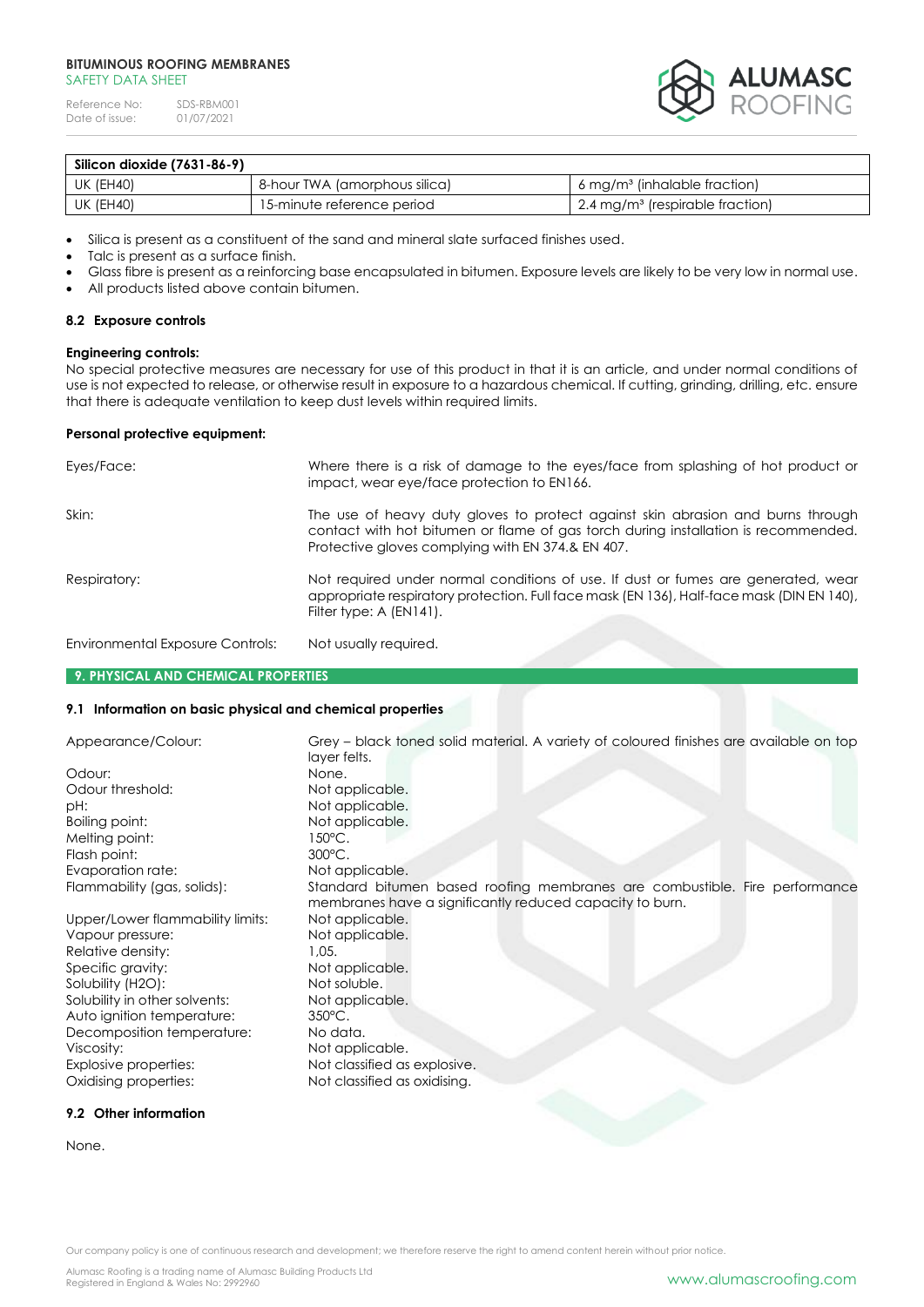# **10. STABILITY AND REACTIVITY**

## **10.1 Reactivity**

Not considered a reactive material.

#### **10.2 Chemical stability**

Stable under normal conditions.

#### **10.3 Possibility of hazardous reactions**

None expected.

#### **10.4 Conditions to avoid**

None identified.

# **10.5 Incompatible materials**

None identified.

## **10.6 Hazardous decomposition products**

Bitumen fumes and dense black smoke if heated to excessive temperatures. Burning produces noxious and toxic fumes. Hazardous decomposition products due to incomplete combustion. Carbon monoxide

## **11. TOXICOLOGICAL INFORMATION**

#### **11.1 Information on toxicological effects**

This product has not been tested. Judgements on the expected toxicity of this product have been made based upon consideration of its major components.

**(a) Acute toxicity** - not expected to present an acute toxicity hazard. Inhalation of fumes may result in irritation, especially if the product is overheated above recommended temperatures.

**2-ethylhexyl-(+)-(R)-2-(4-chloro-2-methylphenoxy)propionate (861229-15-4)** ATE CLP (oral) **500 mg/kg bodyweight** 6 and 500 mg/kg bodyweight

- **(b) Skin corrosion/irritation**  mechanical abrasion may occur in contact with skin. Thermal burns when handled at elevated temperatures.
- **(c) Serious eye damage/irritation -** not expected to present a hazard to the eyes. Mechanical irritation may occur in contact with particles. Thermal burns when handled at elevated temperatures.
- **(d) Respiratory/skin sensitisation -** not considered to be a skin or respiratory sensitizer
- **(e) Germ cell mutagenicity -** contains no components known to be mutagenic.
- **(f) Carcinogenicity -** Bitumen may contain substances including polyromantic hydrocarbons (PAHs), some types of which have been associated with cancer. However, long-term studies of bitumen and asphalt workers have not demonstrated any increased cancer risk from the use of these products, and bitumen has been classified by IARC as Group 3, not classifiable as to its carcinogenicity to humans.
- **(g) Reproductive toxicity -** contains no components known to be hazardous to reproduction.
- **(h) STOT-single exposure**  for Torch-on grades, inhalation of fumes may result in irritation, especially if the product is overheated above recommended temperatures.
- **(i) STOT-repeated exposure**  no chronic health effects are expected from the normal use of this product.
- **(j) Aspiration hazard -** not relevant.

Our company policy is one of continuous research and development; we therefore reserve the right to amend content herein without prior notice.

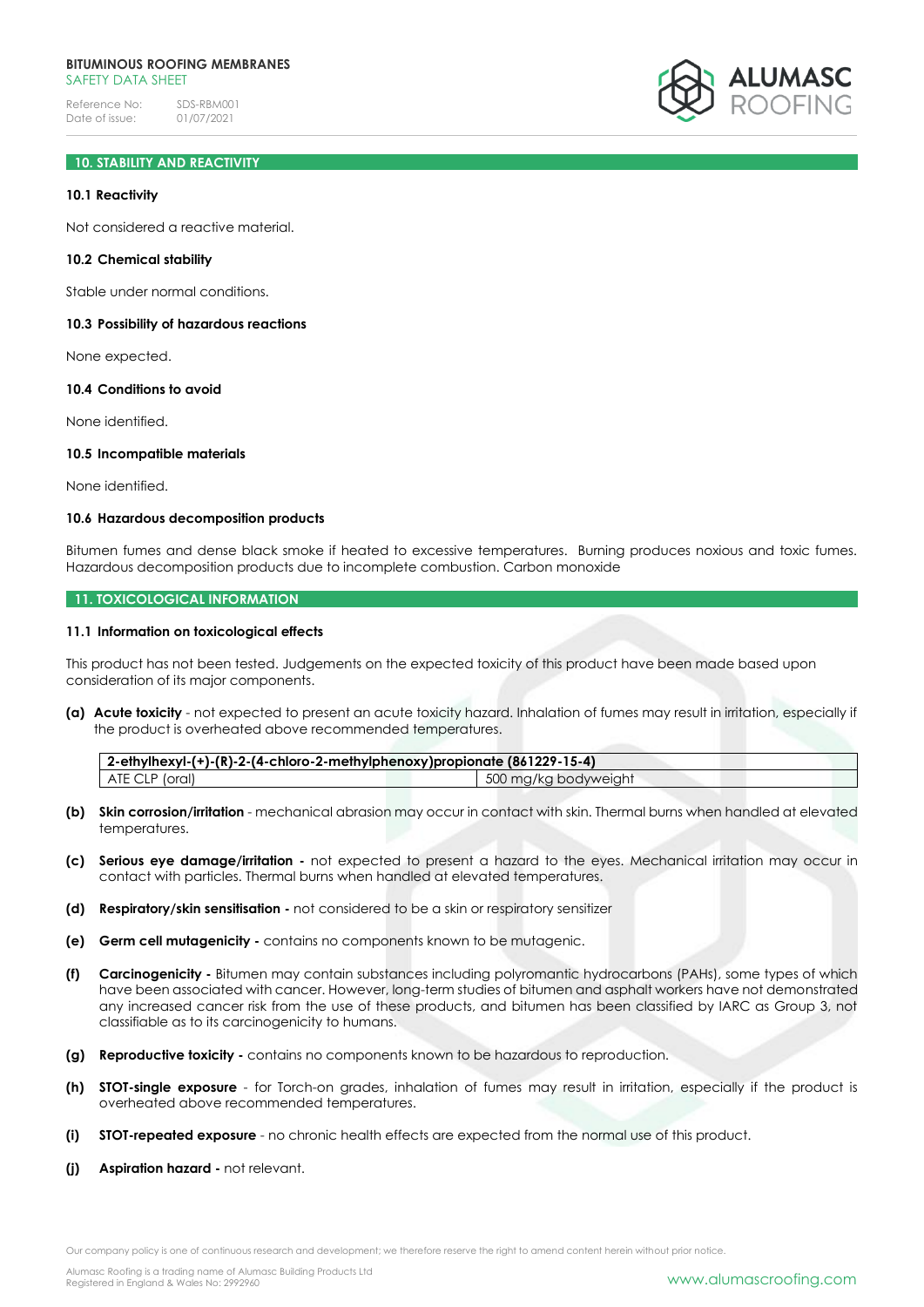

# **12. ECOLOGICAL INFORMATION**

These products have not been tested. Judgements on the expected toxicity of these products have been made based upon consideration of their major components.

# **12.1 Toxicity**

Not expected to be toxic to the environment.

## **12.2 Persistence and degradability**

Not expected to be biodegradable.

## **12.3 Bio accumulative potential**

Not expected to bio accumulate.

# **12.4 Mobility in soil**

Not expected to be mobile in the environment.

## **12.5 Results of PBT and vPvB assessment**

Not applicable.

## **12.6 Other adverse effects**

None known.

#### **13. DISPOSAL CONSIDERATIONS**

# **13.1 Waste treatment methods**

Dispose of in accordance with local regulations.

| Product waste:                  | Do not allow to enter into surface water or drains.<br>Dispose according to legislation.<br>Refer to manufacturer/supplier for information on recovery/recycling.<br>Collect and dispose of waste product at an authorised disposal facility. |  |  |
|---------------------------------|-----------------------------------------------------------------------------------------------------------------------------------------------------------------------------------------------------------------------------------------------|--|--|
| Contaminated packaging:         | In accordance with local and national regulations.                                                                                                                                                                                            |  |  |
| Further ecological information: | Avoid release to the environment.                                                                                                                                                                                                             |  |  |

# **List of proposed waste codes/waste designations in accordance with EWC:**

Waste codes should be assigned by the user, preferably in discussion with the waste disposal authorities.

#### **14. TRANSPORT INFORMATION**

Not considered to be dangerous goods for transport.

#### **15. REGULATORY INFORMATION**

## **15.1 Safety, health and environmental regulations/legislation specific for the substance or mixture**

All components are listed as existing substances in Europe.

## **15.2 Chemical Safety Assessment**

A Chemical Safety Assessment has not been carried out for this product.